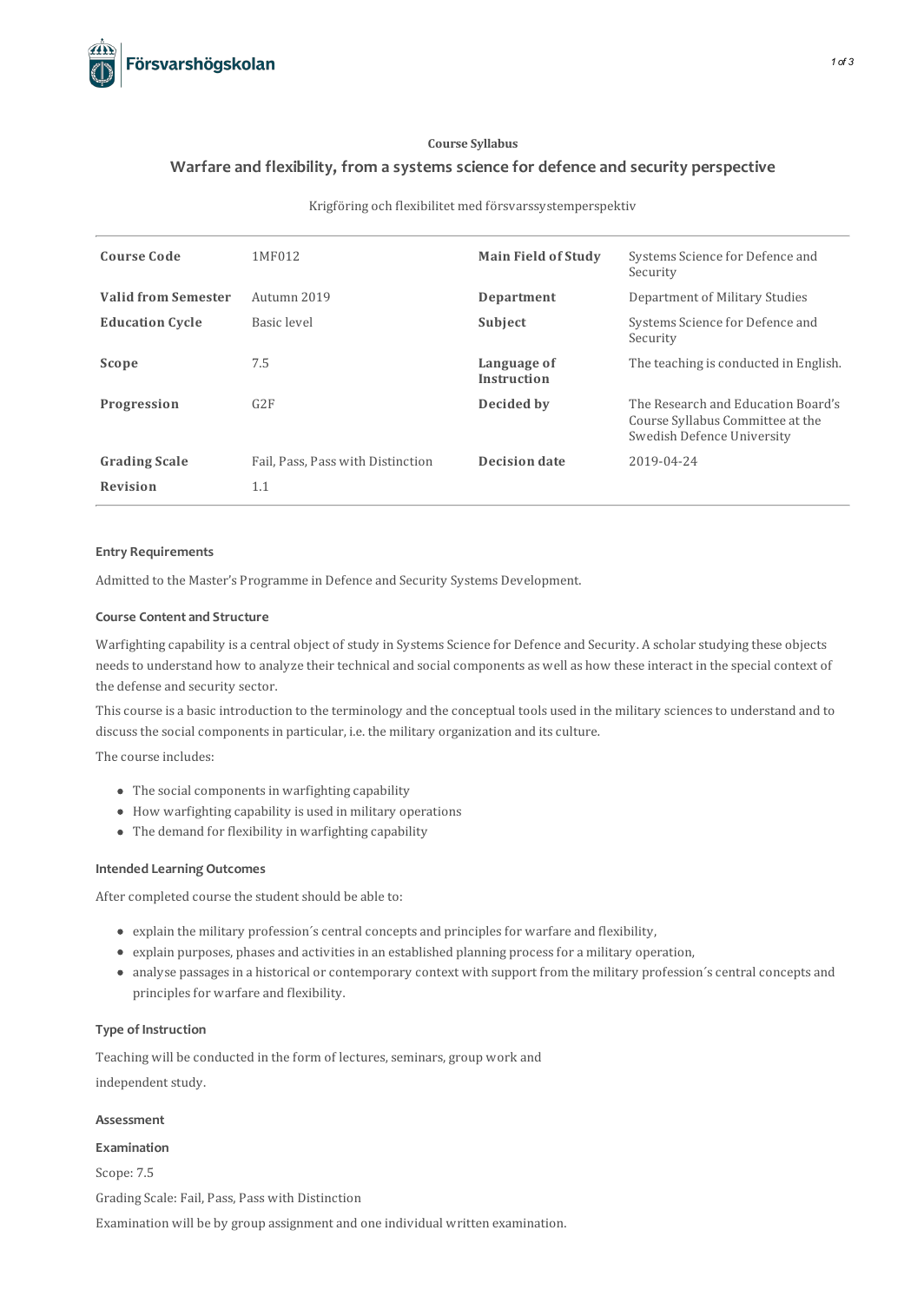

#### **Grading**

Grades are set according to a three-grade scale: Pass with merit (VG), Pass(G) and Fail (U).

In order to achieve a pass with merit (VG) for the course, a pass with merit (VG) is required for the written examination together with a pass for the group assignment.

In order to achieve a pass  $(G)$  for the course, a pass  $(G)$  is required for the written examination together with a pass for the group assignment. The examiner may decide that supplementary work is required in order for a pass grade to be achieved. Examination papers submitted late will not be graded, unless there are special reasons, which have been approved by the examiner. Supplementary assignments are to be submitted no later than five working days after the notification of results and the supplementary assignment for the examination in question, unless there are special reasons, which have been approved by the examiner.

For grading criteria see Appendix.

### **Restrictionsin Number of Examinations**

There is no limit on the total number of examination opportunities. The total number is restricted to one ordinary examination and two retakes in any two-term period, unless special circumstances exist that are acceptable to the examiner.

#### **Restrictions Concerning Degree**

The course cannot be part of a degree whose content is wholly or partly in accordance with the content of thiscourse.

## **Transitional Provisions**

When a course is no longer provided or when the content of a course has been significantly altered, the studen retains the right to be examined in accordance with this course syllabus once per term during a three-term period.

## **Miscellanous**

The course is held as a compulsory element in tem Master´s Programme in Defence and Security Systems Development for students who have completed an engineering programme or equivalent.

On the completion of the course, an evaluation will be conducted under the auspices of the course director which will form the basis for any changes to the course.

The examiner may decide on alternative forms of examination for a student, if that student has an approval from the Swedish Defence University concerning special pedagogical support due to disability.

This is a modified version of the syllabus, created to transfer the original to the education database Kursinfo. For originals, contact the archive.